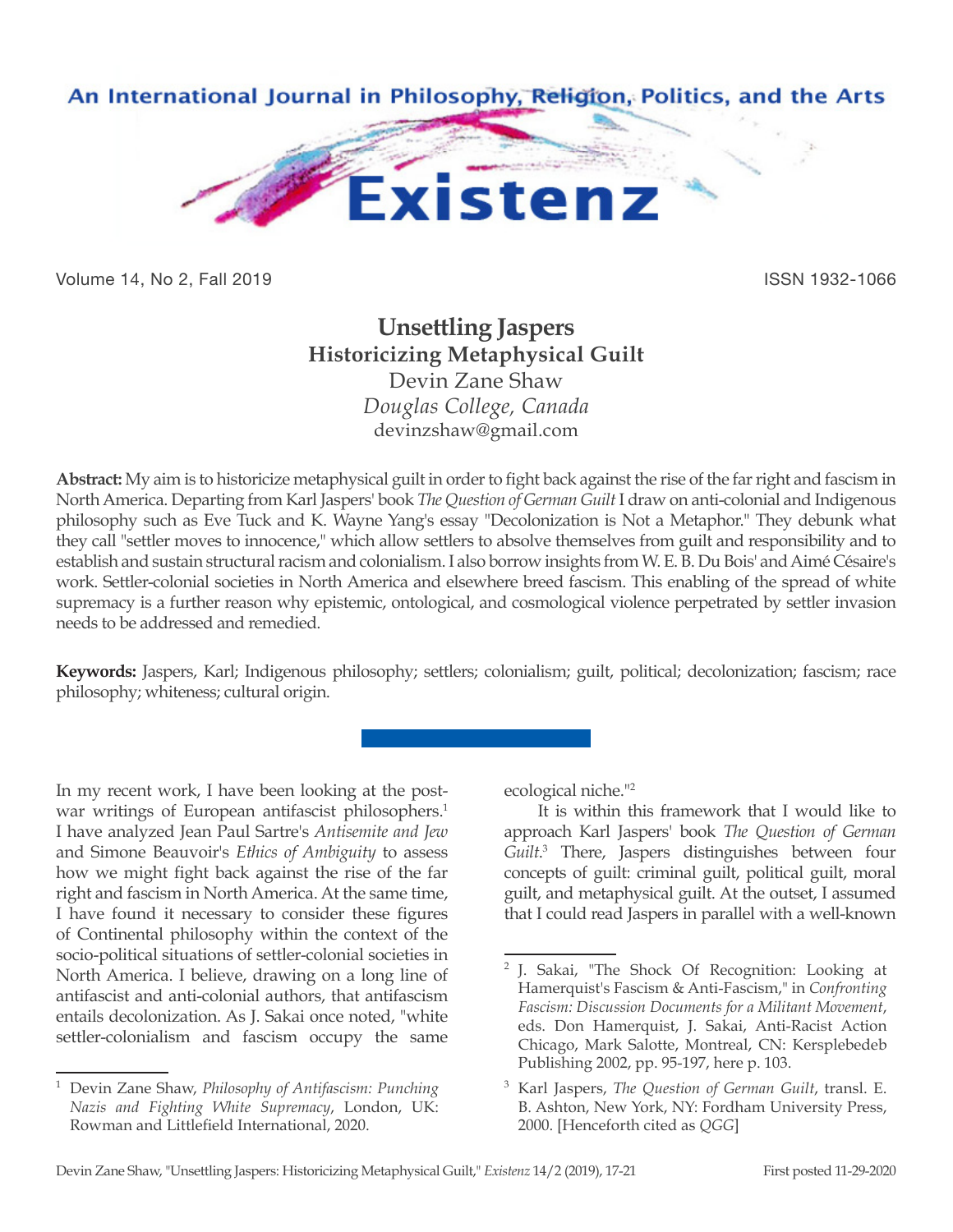essay in the field of Indigenous political thought and settler-colonialism studies by Eve Tuck and K. Wayne Yang, "Decolonization is Not a Metaphor."<sup>4</sup> There, the authors analyze a number of what they call settler moves to innocence:

Settler moves to innocence are those strategies or positionings that attempt to relieve the settler of feelings of guilt or responsibility without giving up land or power or privilege, without having to change much at all. [*DNM* 10]

Settlers, for example, might claim a real or imagined Indigenous ancestor to mitigate feeling responsible for the ongoing settler-colonial oppression and dispossession of Indigenous peoples. This would be an example of what Tuck and Yang call "settler nativism" or what Vine Deloria Jr. calls the "Indiangrandmother complex,"5 the latter of which reveals in part how settler-colonialism entails gendered violence.

In a similar way, Jaspers notes that an analysis of guilt does not necessarily entail that one takes responsibility for their actions. He examines how the distinction between the four concepts of guilt can be "speciously used to get rid of the whole guilt question" (*QGG* 68). For example, when evaluating moral guilt, a German who lived through the Third Reich could use Jaspers' appeal to conscience as an encouragement to absolve oneself of guilt by reasoning,

I hear that my conscience alone has jurisdiction, others have no right to accuse me. Well, my conscience is not going to be too hard on me. It wasn't really so bad; let's forget about it, and make a fresh start. [*QGG* 68]

Here the recognition of guilt takes the place of responsibility. They place their actions (for which they might bear guilt) in a closed past. In settler-colonial societies, settlers commonly appeal to the idea that colonialism is in the past, having no bearing on present social inequalities. There is a clear parallel between Jaspers' analyses of guilt, Tuck and Yang's descriptions of moves to innocence, and, I should note, Jean-Paul Sartre's or Simone de Beauvoir's analyses of bad faith.

I have also considered how one might understand the concept of metaphysical guilt in light of settlercolonialism. Jaspers defines metaphysical guilt by saying:

There exists a solidarity among men as human beings that makes each co-responsible for every wrong and every injustice in the world, especially for crimes committed in his presence or with his knowledge. If I fail to do whatever I can do to prevent them, I too am guilty. [*QGG* 26]

In the North American context, Jaspers is here calling settlers to recognize their responsibility in societies of on-going settler-colonialism. This involves, at a philosophical level, dismantling myths and presuppositions that suffuse the discipline of philosophy. In Continental philosophy, which I study, so I am also implicated, French and German philosophy are often practiced as if one could do European philosophy, only accidentally in North America. The discipline rarely asks: what conditions have to obtain such that European philosophy could present itself as endogenous to American and Canadian academia?

Let us then consider two passages from Tuck and Yang. First, they write:

Settlers are not immigrants. Immigrants are beholden to the Indigenous laws and epistemologies of the lands they migrate to. Settlers become the law, supplanting Indigenous laws and epistemologies. Therefore, settler nations are not immigrant nations. [*DNM* 6-7]

Tuck and Yang seek to unsettle the myth, central to American ideology, that "we" are a nation of immigrants. Colonization is not a process whereby Europeans immigrated to Indigenous lands, respecting the laws and epistemologies of the nations already present; instead, European settler-colonialism involved genocide and replacement.

Furthermore, settler-colonialism involves the "disruption of Indigenous relationships to land [which] represents a profound epistemic, ontological, cosmological violence" (*DNM* 5). Here Tuck and Yang describe a kind of existential violence that attacks the core relationships and norms that make an Indigenous world possible, for example the world of the Unangax nation to which Tuck belongs. The Michi Saagiig Nishnaabeg scholar Leanne Betasamosake Simpson points that since the idea of kinship is understood not only with other human beings, treatises could also be established with any non-human member of a

<sup>4</sup> Eve Tuck and K. Wayne Yang, "Decolonization is Not a Metaphor," *Decolonization: Indigeneity, Education & Society* 1/1 (2012), 1-40. [Henceforth cited as *DNM*]

<sup>5</sup> Vine Deloria Jr., *Custer Died for Your Sins: An Indian Manifesto*, Norman, OK: University of Oklahoma Press 1988, p. 3.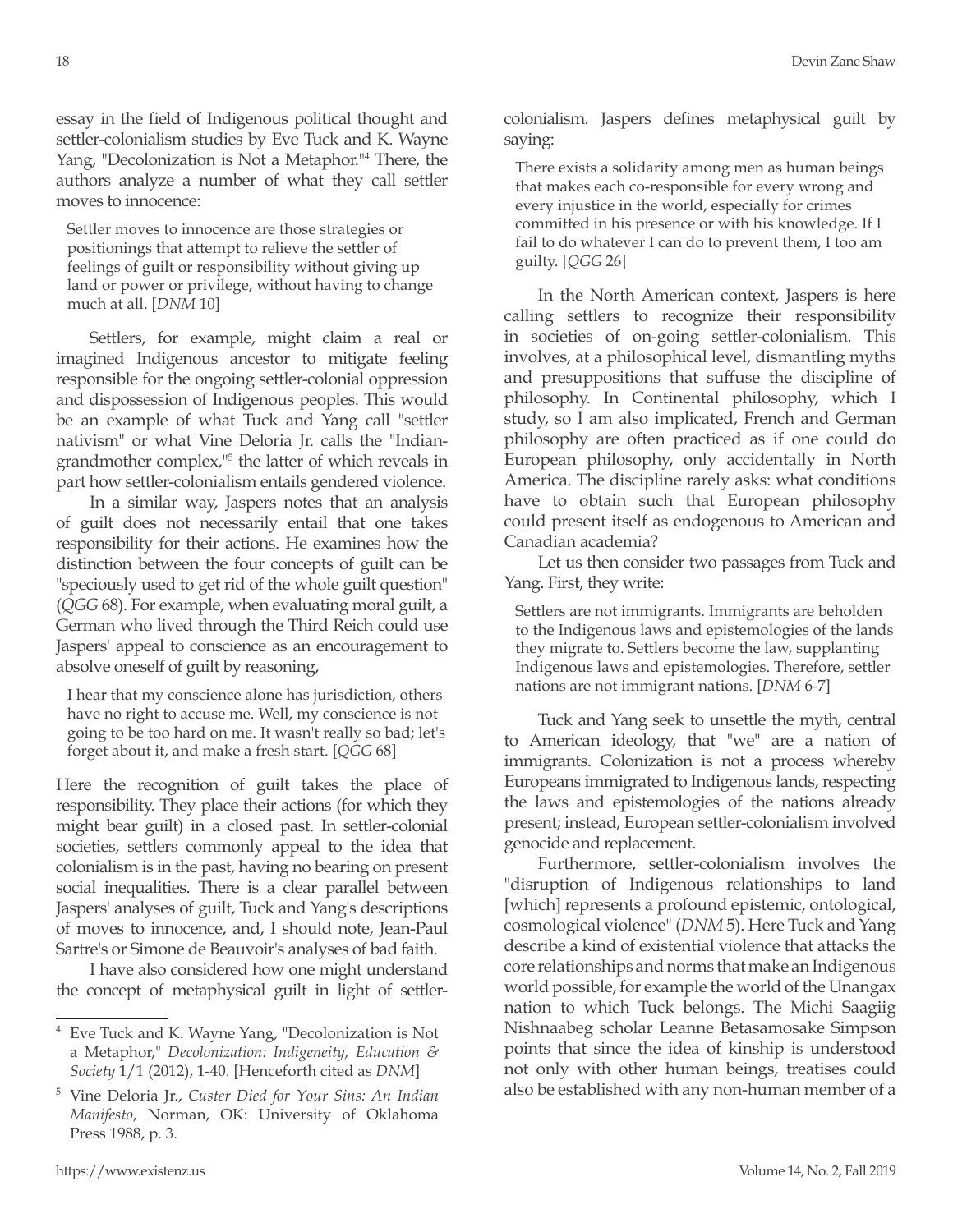community.6 I consider this variation of perspectives to be very important with regard to the problem of epistemic, ontological, or cosmological violence. Initially I wondered whether Jaspers' concept of metaphysical guilt could contribute to our sense of responsibility, as settlers, for the kinds of existential violence, the genocide, and the forced assimilation, that the European invasion committed against Indigenous peoples.

In my understanding, Jaspers' concept of metaphysical guilt does not apply in this instance. When Jaspers discusses the liability of the collective form of guilt, he explains that this liability includes necessary reparations and possibly the loss or restriction of political power and political rights. By contrast, metaphysical guilt calls an individual before the "jurisdiction [that] rests with God alone" (*QGG* 26). But as Frantz Fanon writes,

God has nothing to do with the matter, unless one wants to clarify this obligation for mankind to feel coresponsible, 'responsible' meaning that the least of my acts involves mankind.7

Neither the concept of metaphysical guilt nor the one of political guilt captures how settlers are responsible for the ongoing accumulation of debt for the existential violence of settler-colonialism the condition that Tuck and Yang describe as epistemic, ontological, cosmological violence.<sup>8</sup> Settler colonialism cannot be reckoned as being merely political debt that can be paid via reparations. While the payment of reparations and the return of land to Indigenous nations are necessary to reckoning political debt, these acts do not necessarily speak to the epistemic, ontological, or cosmological violence perpetrated by settler invasion. And metaphysical debt does not seem to capture the problem either. Indigenous philosophers discuss the possibilities of Indigenous resurgence that revitalize these epistemic, ontological, and cosmological relations to kin and land; however, categorizing resurgence merely in terms

of metaphysical or ontological qualities poses two problems. First, it has the potential to reify Indigenous social relationships as if they were metaphysical essences. And second, I think that Jaspers presumes a degree of spiritual—that is philosophical and theological—homogeneity among those who have wronged others and those who were wronged, which cannot be assumed when assessing the debts and violence of settler-colonialism. Jaspers' assumptions guide his explanation of the causes of World War II. Jaspers gives undue weight to the idea that the West was gripped by a spiritual crisis exacerbated by technological transformations (*QGG* 83).

## **Whiteness, Imperialism, Settler-Colonialism**

The idea of a spiritual crisis is idealistic. In addition, the idea of the West in crisis delimits the scope of the analysis of guilt and precludes examination from a perspective informed by voices beyond the Western metropoles. I will propose an alternative approach to this history of 'Western spiritual crisis' grounded in theorists outside of the Western world or at its peripheries, in the worlds of the colonized.

Perhaps the best-known counter-narrative is found in Aimé Césaire's *Discourse on Colonialism*, Aimé Césaire contends that fascism (or as he calls it: Hitlerism) took the techniques of colonial oppression, settlerism, and genocide, and turned them against Europe itself. He writes about the toleration of Nazism, that the

very distinguished, very humanistic, very Christian bourgeois of the twentieth century [tolerated Nazism] before it was inflicted on them, that they absolved it, shut their eyes to it, legitimized it, because, until then, it had been applied only to non-European peoples."9

Césaire is not minimizing the horrors of Nazism. He seeks to isolate the conditions that made fascism possible so that these conditions can be extirpated. It is important to note that Césaire's view is not merely retrospective—instead it is the culmination of criticisms levelled at European imperialism by the black radical tradition. In 1940 W. E. B. Du Bois contends that fascism arises out of the valorization of whiteness in American and European imperialism: "Hitler is the late crude but logical exponent of white world race philosophy

<sup>6</sup> Leanne Betasamosake Simpson, *As We Have Always Done: Indigenous Freedom through Radical Resistance*, Minneapolis, MN: University of Minnesota Press 2017, pp. 55-70.

<sup>7</sup> Frantz Fanon, *Black Skin, White Masks*, transl. Richrd Philcox, New York, NY: Grove Press 2008, p. 70 n9.

The German word for "guilt" is *Schuld*, which also means "debt."

<sup>9</sup> Aimé Césaire, *Discourse on Colonialism*, transl. Joan Pinkham, New York, NY: Monthly Review Press 2000, p. 36.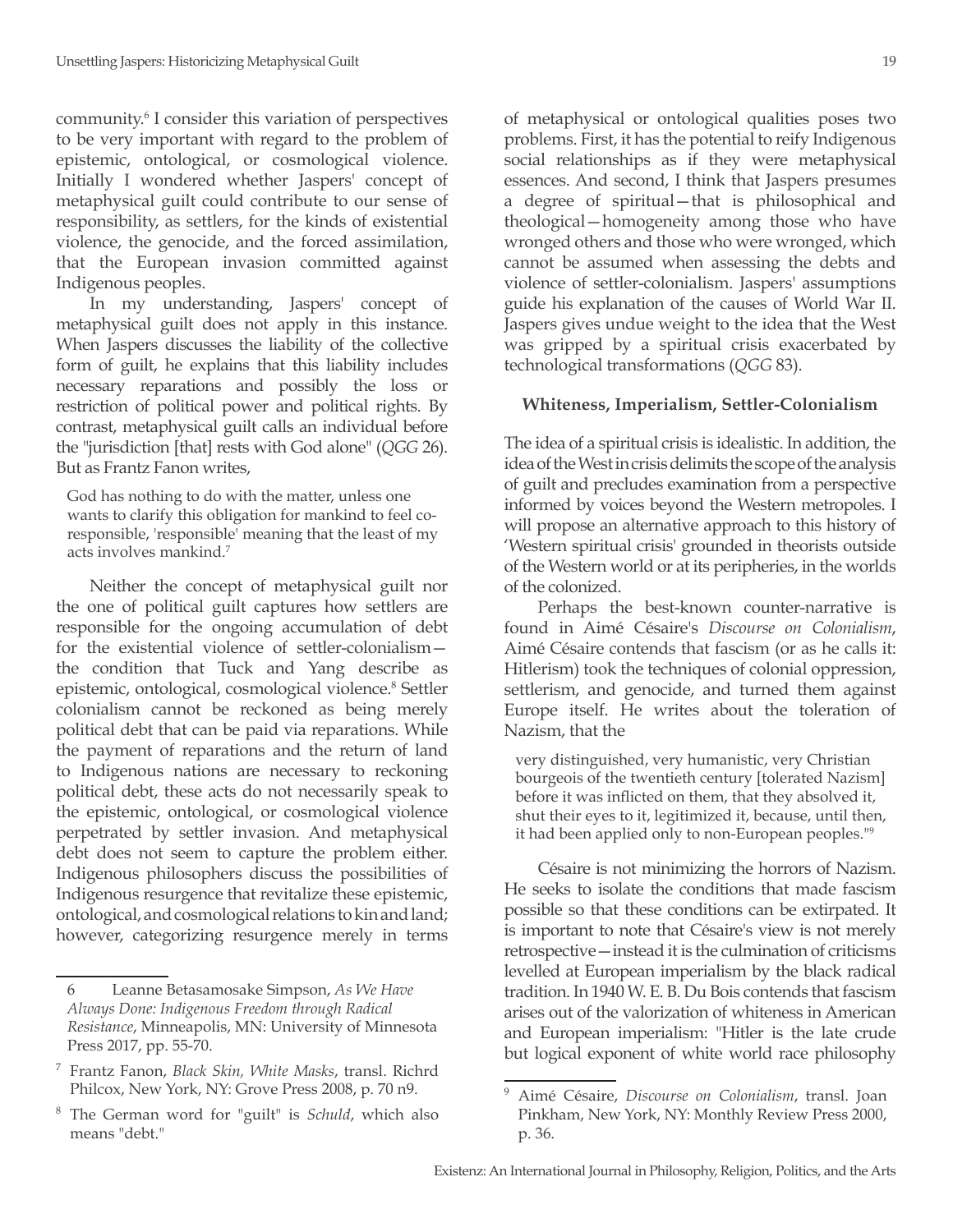since the Conference of Berlin in 1884."10 Du Bois refers here to the conference that partitioned Africa into European colonial holdings. In fact, already in 1920 Du Bois criticizes this "white world race philosophy" in *Darkwater*. 11

In *Darkwater*, Du Bois gives a sociogenetic explanation for the emergence this "white world philosophy," which he discusses in terms of "personal whiteness." He dates the invention of personal whiteness to the late nineteenth century. The personal aspect of whiteness is at first somewhat unclear. Du Bois is both a rigorous and allusive thinker—so referring to "personal whiteness" evokes the Protestant idea of a personal god and the rugged frontiersman of the American myth of manifest destiny. But I will also argue that "personal whiteness" is a form of interpellation that draws individuals into the status marker of whiteness. It is also important to examine Du Bois' dating of personal whiteness as a late nineteenthcentury invention. In the United States, for example, whiteness had been legally codified long before the late nineteenth century; so personal whiteness has to be something other than merely the legal codification, although this codification is nonetheless important. One can conclude, in brief, that Du Bois links this invention to the expansion of European imperialism and capitalism, the formation of the proto-fascist Ku Klux Klan, the closure of the frontier in the United States in 1890, and the implementation of Jim Crow in the United States. An additional factor in the United States is the massive immigration by people who were not Anglo Saxon and their entrance into what David Roediger has called the "white working class."12 All these transformations happened at the end of the nineteenth century.

This is what Du Bois is pointing toward when he inquires about what all these events had in common. In *Darkwater*, Du Bois characterizes whiteness as both a claim to possession, ownership, and sovereignty, and as entitlement. The latter aspect, as entitlement, is summarized in a well-known passage from his Black Reconstruction in America about what he calls "a sort of public and psychological wage of whiteness."13 These wages took the form of public forms of deference and access and entitlements to prestige institutions in order to align the white bourgeoisie and white working classes along racial lines, breaking solidarity between white and black working classes. In *Darkwater*, he quickly summarizes it as "the white man's title to certain alleged bequests of the Fathers in wage and position, authority and training" (*DW* 16).

Here I want to focus on a claim that is developed in *Darkwater* but left underdeveloped in *Black Reconstruction*. In the former Du Bois defines whiteness, in part, as possession:

I am quite straight-faced as I ask soberly: "But what on earth is whiteness that one should so desire it?" Then always, somehow, some way, silently but clearly, I am given to understand that whiteness is the ownership of the earth forever and ever, Amen! [*DW* 16]

He argues that whiteness is understood as a title to ownership, possession, and sovereignty. This underlying assumption of whiteness can be discerned in the very idea that European countries could hold a conference among themselves about which European country has the rights to which parts of Africa. It can be seen in the process of so-called Reconciliation in Canada, in which the Crown (the Canadian government) claims to desire to deal with Indigenous peoples in nation-to-nation talks, but sets the terms of entering talks: Indigenous peoples must agree to extinguish their claims to Indigenous title. For obvious reasons, many communities have sought to fight their claims through Canadian courts, but the courts favor the Crown, by requesting proof of claim from Indigenous Peoples rather than requesting this proof to be submitted by the subsequent title claimant, which is the Crown. This underlying assumption of whiteness as possession can be seen also in settler myths of the rugged individual who moved west and worked the land—though behind the myth is a history of civilian settlers acting as "citizen-deputies" of colonial expansion.

<sup>10</sup> W. E. B. Du Bois, *Dusk of Dawn: An essay Toward an Autobiography of a Race Concept*, New York, NY: Oxford University Press 2007, p. 86.

<sup>11</sup> W. E. B. Du Bois, *Darkwater: Voices from Within the Veil*, New York, NY: Oxford University Press, 2007. [Henceforth cited as *DW*]

<sup>12</sup> David R. Roediger, *The Wages of Whiteness: Race and the Making of the American Working Class*, New York, NY: Verso, 1999.

<sup>13</sup> W. E. B. Du Bois, *Black Reconstruction in America: An Essay Toward a History of the Part Which Black Folk Played in the Attempt to Reconstruct Democracy in America, 1860–1880*, ed. Henry Louis Gates Jr., New York, NY: Oxford University Press 2007, pp. 573–4.